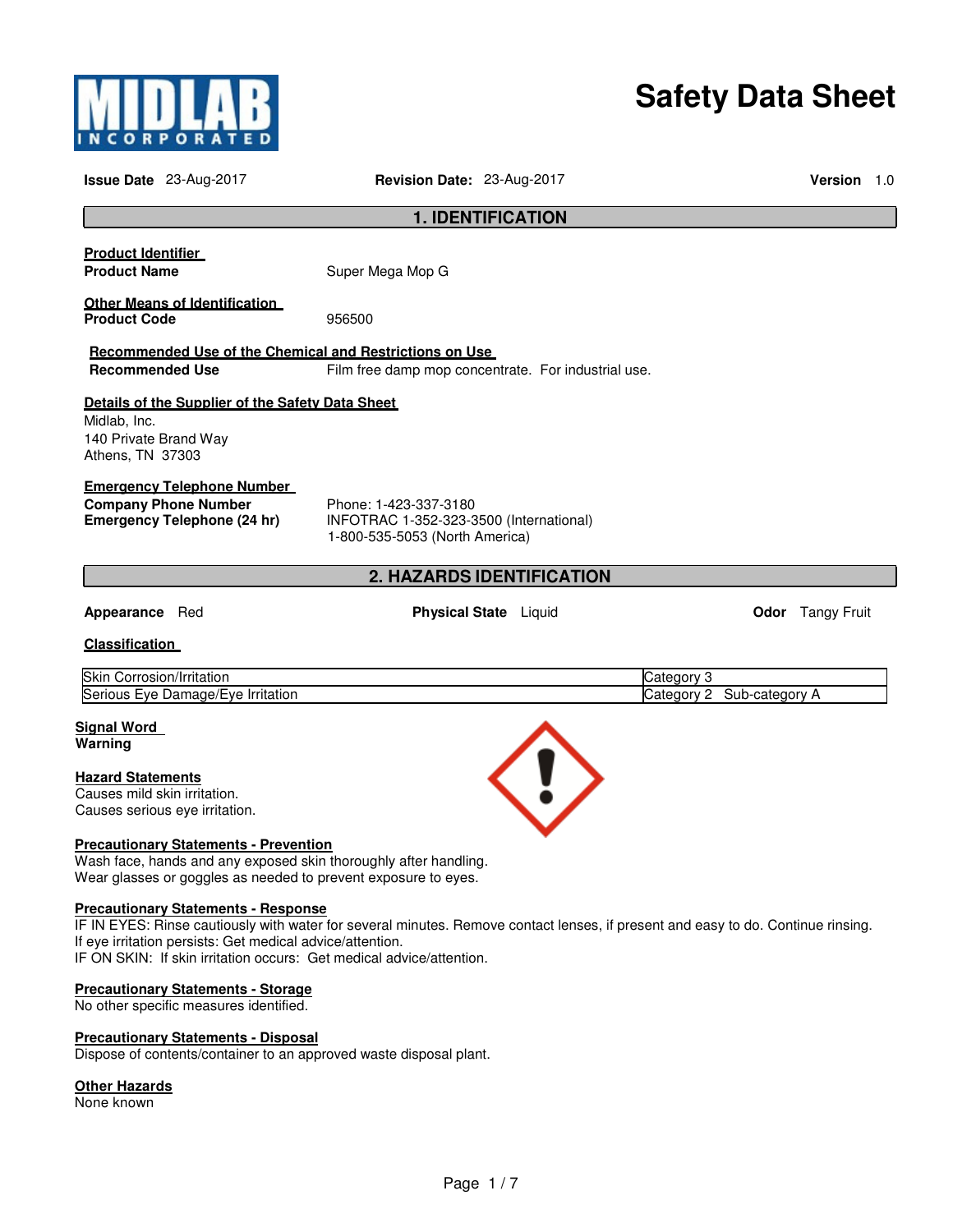#### **Unknown Acute Toxicity**

None known.

## **Product AT USE DILUTION**

**GHS Classification: Not classified. Signal Word: No signal word. Hazard Statements: No known significant effects or critical hazards. Prevention: Wash thoroughly after handling. Eye protection is recommended for ready-to-use solutions. Response: Get medical attention if symptoms appear. Disposal: No other specific measures identified. Other Hazards: None known.** 

## **3. COMPOSITION/INFORMATION ON INGREDIENTS**

| <b>Chemical Name</b>                                   | <b>CAS No</b> | Weight-% |
|--------------------------------------------------------|---------------|----------|
| Water                                                  | 7732-18-5     | 60-100   |
| Poly(Oxy-1,2-Ethanediyl), Alpha-Undecyl-Omega-Hydroxy- | 34398-01-1    | $5 - 10$ |
| Fragrance                                              | Proprietary   |          |

\*\*If Chemical Name/CAS No is "proprietary" and/or Weight-% is listed as a range, the specific chemical identity and/or percentage of composition has been withheld as a trade secret.\*\*

## **Product AT USE DILUTION**

**No hazardous ingredients in reportable quantities are present in the product.**

## **4. FIRST-AID MEASURES**

| <b>First Aid Measures</b>                                                                                                                                                                                                                                                   |                                                                                                                                                        |  |
|-----------------------------------------------------------------------------------------------------------------------------------------------------------------------------------------------------------------------------------------------------------------------------|--------------------------------------------------------------------------------------------------------------------------------------------------------|--|
| <b>Eye Contact</b>                                                                                                                                                                                                                                                          | Rinse immediately with plenty of water, also under the eyelids, for at least 15 minutes. If<br>irritation develops or persists seek medical attention. |  |
| <b>Skin Contact</b>                                                                                                                                                                                                                                                         | Wash off immediately with plenty of water for at least 15 minutes. Prolonged or repeated<br>exposure may cause skin dryness or cracking.               |  |
| <b>Inhalation</b>                                                                                                                                                                                                                                                           | Remove to fresh air.                                                                                                                                   |  |
| Ingestion                                                                                                                                                                                                                                                                   | Clean mouth with water and drink afterwards plenty of water. If any discomfort persists,<br>obtain medical attention.                                  |  |
| <b>Most Important Symptoms and Effects</b>                                                                                                                                                                                                                                  |                                                                                                                                                        |  |
| <b>Symptoms</b>                                                                                                                                                                                                                                                             | Prolonged or repeated exposure can remove natural skin oils and may produce irritation.                                                                |  |
|                                                                                                                                                                                                                                                                             | <b>Indication of Any Immediate Medical Attention and Special Treatment Needed</b>                                                                      |  |
| <b>Notes to Physician</b>                                                                                                                                                                                                                                                   | Treat symptomatically. May aggravate pre-existing skin disorders.                                                                                      |  |
| <b>Product AT USE DILUTION</b>                                                                                                                                                                                                                                              |                                                                                                                                                        |  |
| Eye Contact: May cause eye irritation. Rinse with water for a few minutes.<br>Skin Contact: No known effect. Rinse with water for a few minutes.<br>Inhalation: No special measures required. Treat symptomatically.<br>Ingestion: Get medical attention if symptoms occur. |                                                                                                                                                        |  |
|                                                                                                                                                                                                                                                                             |                                                                                                                                                        |  |

## **5. FIRE-FIGHTING MEASURES**

**Suitable Extinguishing Media** Water spray (fog). Carbon dioxide (CO2). Water. Foam.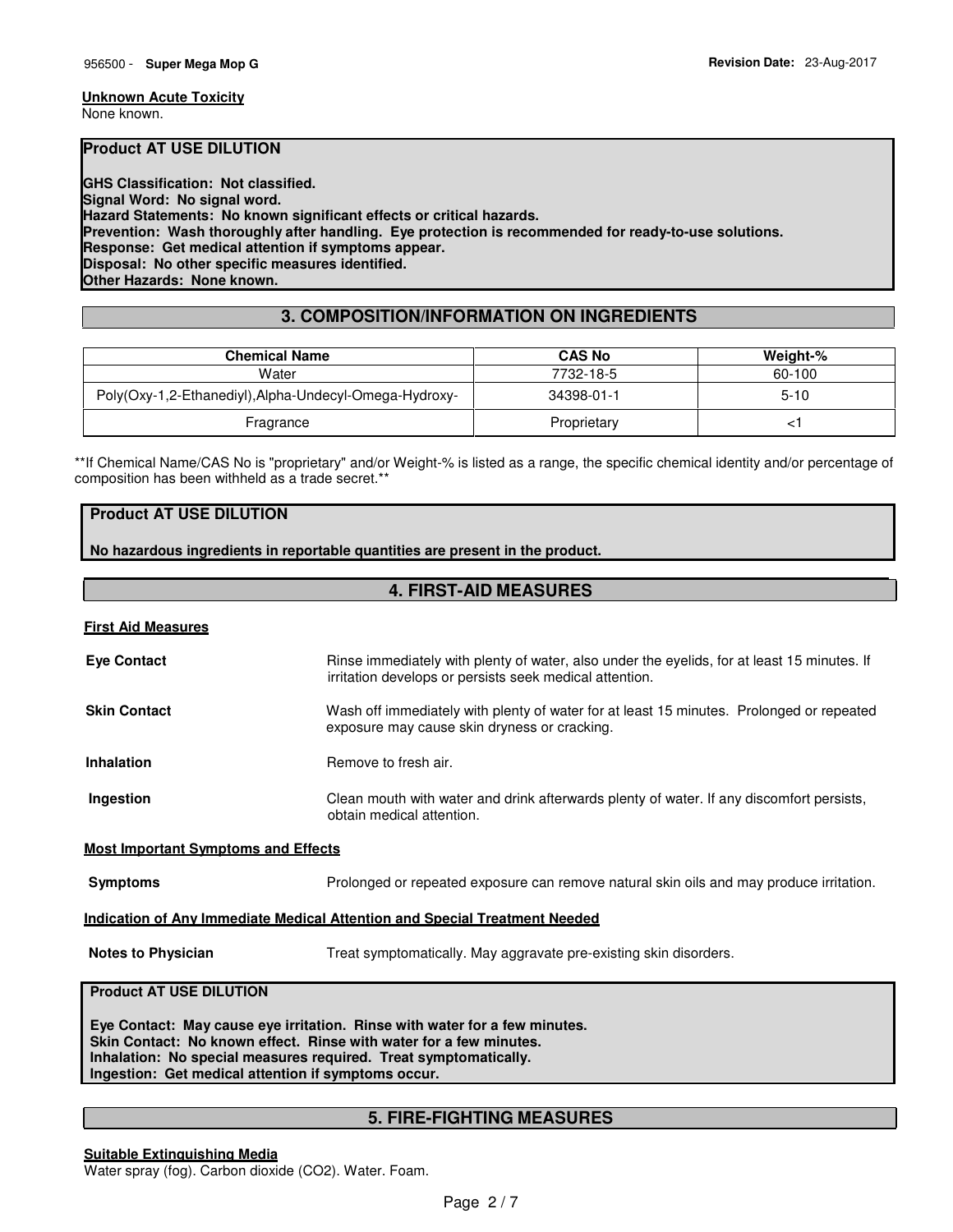## **Unsuitable Extinguishing Media**

Not determined.

#### **Specific Hazards Arising from the Chemical**

None known.

## **Hazardous Combustion Products**

Carbon monoxide and carbon dioxide.

### **Protective Equipment and Precautions for Firefighters**

As in any fire, wear self-contained breathing apparatus pressure-demand, MSHA/NIOSH (approved or equivalent) and full protective gear.

## **6. ACCIDENTAL RELEASE MEASURES**

#### **Personal Precautions, Protective Equipment and Emergency Procedures**

| <b>Personal Precautions</b>                          | Wear protective clothing as described in Section 8 of this safety data sheet.                                                                                                                                                                            |
|------------------------------------------------------|----------------------------------------------------------------------------------------------------------------------------------------------------------------------------------------------------------------------------------------------------------|
| <b>Environmental Precautions</b>                     | Prevent from entering into soil, ditches, sewers, waterways and/or groundwater. See<br>Section 12, Ecological Information. See Section 13, Disposal Considerations, for additional<br>information. See Section 12 for additional Ecological Information. |
| Methods and Material for Containment and Cleaning Up |                                                                                                                                                                                                                                                          |

| <b>Methods for Containment</b> | Prevent from spreading or entering drains, ditches or rivers by using sand, earth, or other<br>appropriate barriers. |
|--------------------------------|----------------------------------------------------------------------------------------------------------------------|
|                                |                                                                                                                      |

## **Methods for Clean-Up** Contain and collect with an inert absorbent and place into an appropriate container for disposal. Rinse area with clean water and dry before permitting traffic.

## **Product AT USE DILUTION**

**Personal Precautions: Use personal protective equipment as required. Environmental Precautions: Avoid contact of large amounts of spilled material and runoff with soil and surface waterways. Methods for Clean Up: Use a water rinse for a final clean-up.**

## **7. HANDLING AND STORAGE**

#### **Precautions for Safe Handling**

| <b>Advice on Safe Handling</b> | Handle in accordance with good industrial hygiene and safety practice. Use personal<br>protection recommended in Section 8. For industrial and commercial use only. Avoid<br>contact with skin, eyes or clothing. |
|--------------------------------|-------------------------------------------------------------------------------------------------------------------------------------------------------------------------------------------------------------------|
|                                |                                                                                                                                                                                                                   |

#### **Conditions for Safe Storage, Including Any Incompatibilities**

| <b>Storage Conditions</b> | Keep container tightly closed and store in a cool, dry and well-ventilated place. Protect from |
|---------------------------|------------------------------------------------------------------------------------------------|
|                           | freezing. Keep out of the reach of children.                                                   |

**Incompatible Materials None known based on information supplied.** 

## **Product AT USE DILUTION**

**Handling and Storage: Wash thoroughly after handling. Keep out of reach of children.**

## **8. EXPOSURE CONTROLS/PERSONAL PROTECTION**

**Exposure Guidelines**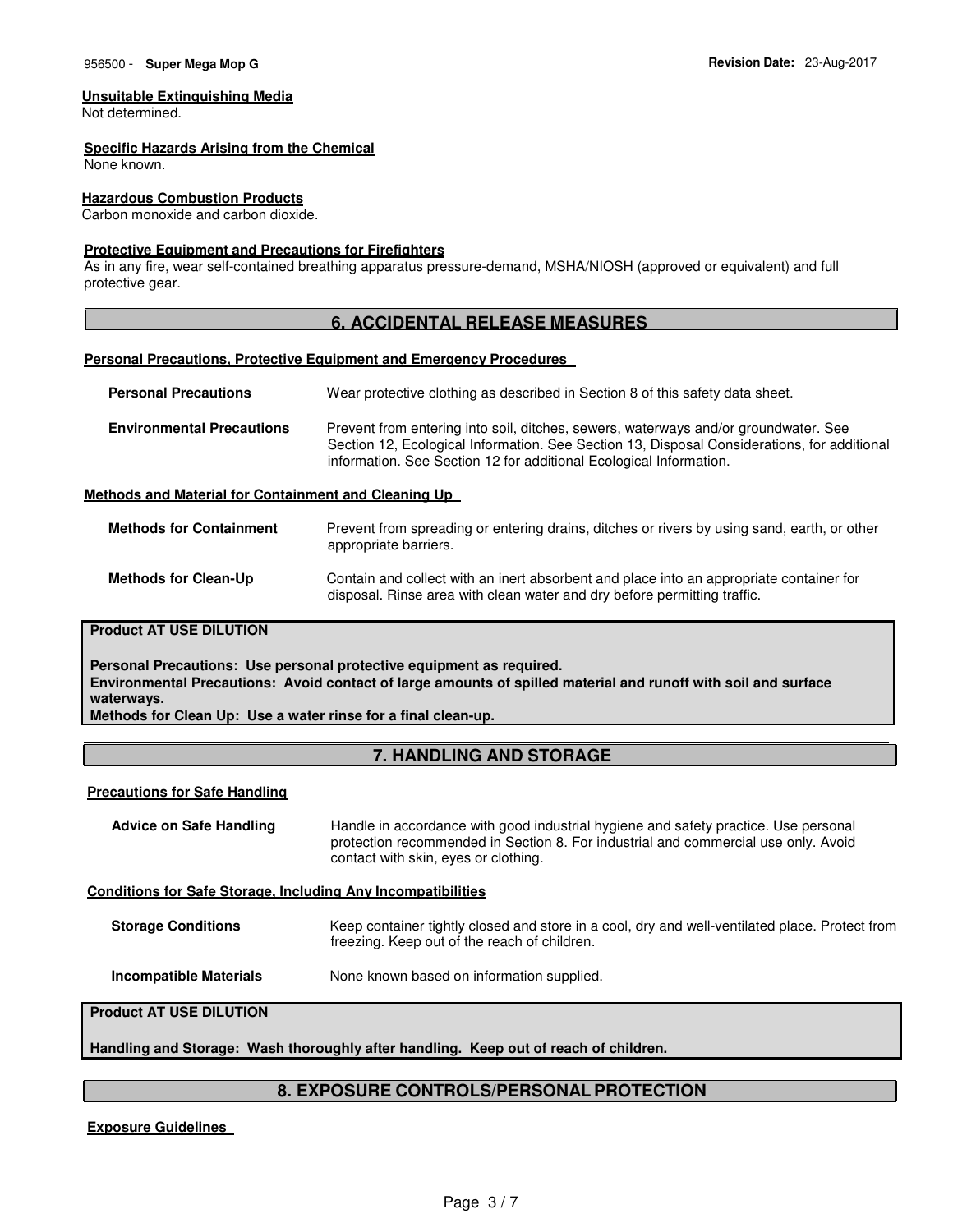| ວວບວບບ<br><b>OUNCI MICAG MON Q</b> |                  |          | 11011011111011011<br>$-0.109 - 0.1$ |
|------------------------------------|------------------|----------|-------------------------------------|
| <b>Chemical Name</b>               | <b>ACGIH TLV</b> | OSHA PEI | <b>NIOSH IDLH</b>                   |
| None known                         |                  |          |                                     |

#### **Appropriate Engineering Controls**

| <b>Engineering Controls</b>           | Ensure adequate ventilation, especially in confined areas. Good general room ventilation<br>(equivalent to outdoors) should be adequate under normal conditions. Eyewash stations.<br>Showers. |
|---------------------------------------|------------------------------------------------------------------------------------------------------------------------------------------------------------------------------------------------|
|                                       | Individual Protection Measures, such as Personal Protective Equipment                                                                                                                          |
| <b>Eye/Face Protection</b>            | Wear glasses or goggles when handling this product.                                                                                                                                            |
| <b>Skin and Body Protection</b>       | Wear protective gloves when handling this product.                                                                                                                                             |
| <b>Respiratory Protection</b>         | Under normal conditions, respirator is not normally required.                                                                                                                                  |
| <b>General Hygiene Considerations</b> | Handle in accordance with good industrial hygiene and safety practice.                                                                                                                         |

## **Product AT USE DILUTION**

**Engineering Controls: Good general room ventilation should be adequate. Eye Protection: Eye protection is recommended. Skin and Body Protection: No protective equipment needed under normal use conditions. Respiratory Protection: No protective equipment is needed under normal use conditions. General Hygiene Considerations: Handle in accordance with good industrial hygiene and safety practice.**

## **9. PHYSICAL AND CHEMICAL PROPERTIES**

## **Information on Basic Physical and Chemical Properties**

| <b>Physical State</b><br>Appearance<br>Color                                                                                                                                                                                                                                                                                                                                                                                                                                                                                                                                                                                | Liquid<br>Clear<br>Red (from FD&C Red #40)                                                                                                                                                                                                                                                                                                                                                   | Odor<br><b>Odor Threshold</b> | Tangy fruit (from<br>deodorizing IFRA<br>fragrance)<br>Not determined |
|-----------------------------------------------------------------------------------------------------------------------------------------------------------------------------------------------------------------------------------------------------------------------------------------------------------------------------------------------------------------------------------------------------------------------------------------------------------------------------------------------------------------------------------------------------------------------------------------------------------------------------|----------------------------------------------------------------------------------------------------------------------------------------------------------------------------------------------------------------------------------------------------------------------------------------------------------------------------------------------------------------------------------------------|-------------------------------|-----------------------------------------------------------------------|
| <b>Property</b><br>pH (concentrate)<br>pH (RTU)<br><b>Melting Point/Freezing Point</b><br><b>Boiling Point/Boiling Range</b><br><b>Flash Point</b><br><b>Evaporation Rate</b><br><b>Flammability (Solid, Gas)</b><br><b>Lower Flammability Limit</b><br><b>Vapor Pressure</b><br><b>Vapor Density</b><br><b>Specific Gravity</b><br><b>Water Solubility</b><br>Solubility in other solvents<br><b>Partition Coefficient</b><br><b>Auto-ignition Temperature</b><br><b>Decomposition Temperature</b><br><b>Kinematic Viscosity</b><br><b>Dynamic Viscosity</b><br><b>Explosive Properties</b><br><b>Oxidizing Properties</b> | <u>Values</u><br>$7.0 - 9.0$<br>$7.0 - 8.0$<br>Approximately 32°F<br>Approximately 212 °F<br>Not applicable<br>Not determined<br>Liquid-not applicable<br>Not applicable<br>Not determined<br>Not determined<br>1.00<br>Completely soluble<br>Not determined<br>Not determined<br>Not determined<br>Not determined<br>Not determined<br>Not determined<br>Not an explosive<br>Not determined |                               | Remarks • Method                                                      |
| <b>Product AT USE DILUTION</b>                                                                                                                                                                                                                                                                                                                                                                                                                                                                                                                                                                                              |                                                                                                                                                                                                                                                                                                                                                                                              |                               |                                                                       |

**Physical State: Liquid Color: Light red to colorless Odor: Tangy fruit pH: 7.0-7.5**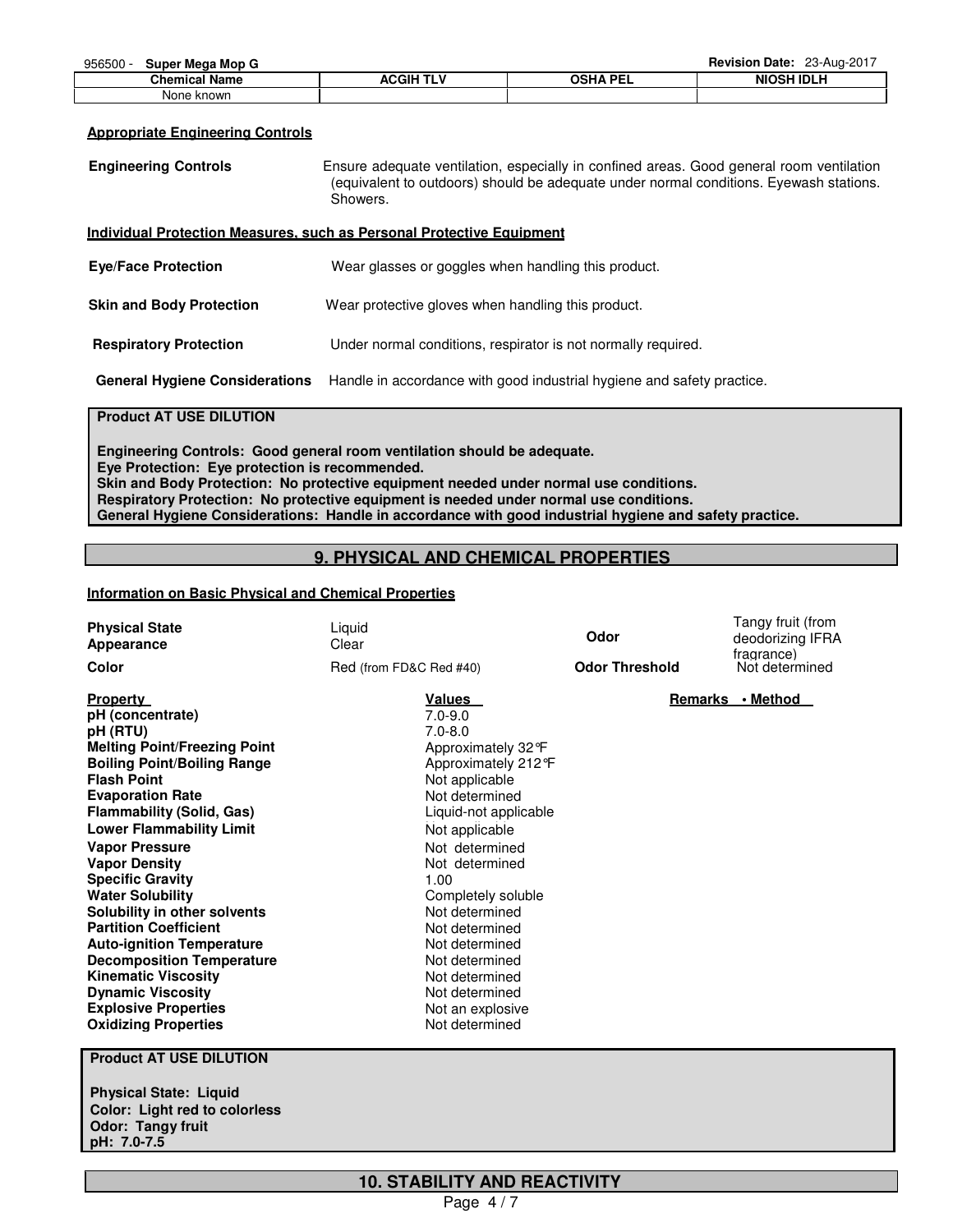## 956500 - **Super Mega Mop G Revision Date:** 23-Aug-2017

#### **Reactivity**

Not reactive under normal conditions.

## **Chemical Stability**

Stable under recommended storage conditions.

## **Possibility of Hazardous Reactions**

None under normal processing.

## **Hazardous Polymerization**

Hazardous polymerization does not occur.

#### **Conditions to Avoid**

Keep out of reach of children. Avoid overheating: temperatures > 125 $\mathcal{F}$  (50 $\mathcal{C}$ ). Keep from freezing.

#### **Incompatible Materials**

Strong acids, oxidizing agents, copper, copper alloys, aluminum.

#### **Hazardous Decomposition Products**

Carbon monoxide and unidentified organic compounds may be formed during combustion.

## **11. TOXICOLOGICAL INFORMATION**

## **Information on Likely Routes of Exposure**

| <b>Eye Contact</b>  | Avoid contact with eyes.         |
|---------------------|----------------------------------|
| <b>Skin Contact</b> | Avoid contact with skin.         |
| <b>Inhalation</b>   | Avoid breathing vapors or mists. |
| Ingestion           | Do not taste or swallow.         |

## **Component Information**

| <b>Chemical Name</b>                                                 | Oral LD50              | Dermal LD50 | <b>Inhalation LC50</b> |
|----------------------------------------------------------------------|------------------------|-------------|------------------------|
| Poly(Oxy-1,2-Ethanediyl), Alpha-Undecyl-Omega-Hydroxy-<br>34398-01-1 | 1000-2000 mg/kg<br>Rat |             |                        |

## **Information on Physical, Chemical and Toxicological Effects**

**Symptoms** Please see section 4 of this SDS for symptoms.

## **Delayed and Immediate Effects as well as Chronic Effects from Short and Long-Term Exposure**

**Carcinogenicity** This product does not contain any carcinogens or potential carcinogens as listed by OSHA, IARC or NTP.

## **Numerical Measures of Toxicity**

Not determined

## **Product AT USE DILUTION**

**No specific data available.**

## **12. ECOLOGICAL INFORMATION**

## **Ecotoxicity**

The product is not classified as environmentally hazardous. However, this does not exclude the possibility that large or frequent spills can have a harmful or damaging effect on the environment.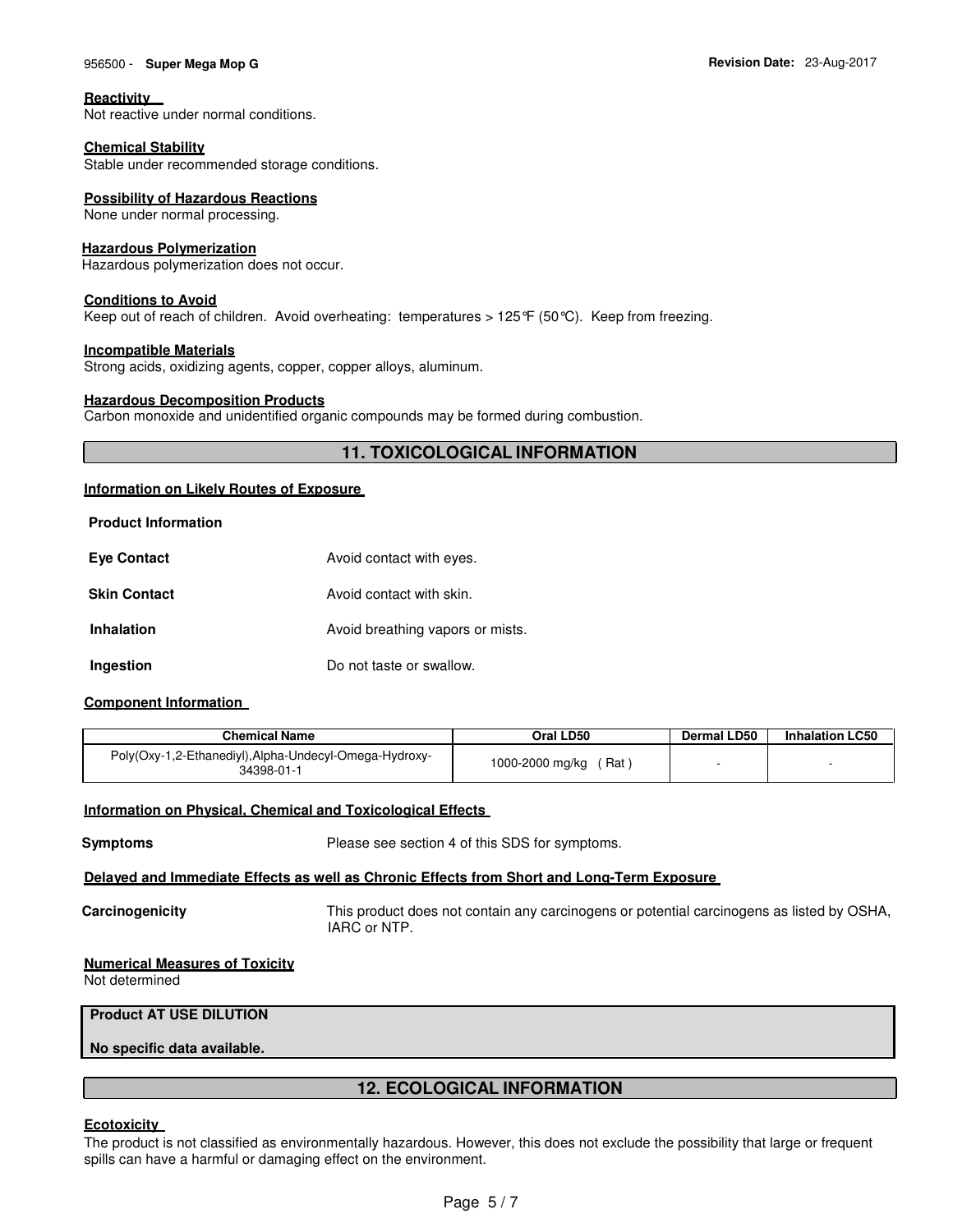| <b>Chemical Name</b>                                                 | Algae/aguatic plants | Fish              | Toxicity to<br>microorganisms | Crustacea          |
|----------------------------------------------------------------------|----------------------|-------------------|-------------------------------|--------------------|
| Poly(Oxy-1,2-Ethanediyl), Alpha-Undecyl-Omega-Hydroxy-<br>34398-01-1 |                      | 10-20 mg/L (96hr) |                               | 1-10 mg/L $(48hr)$ |

#### **Persistence/Degradability**

Not expected to persist.

#### **Bioaccumulation**

Not expected to bioaccumulate.

#### **Mobility**

Not determined

### **Other Adverse Effects**

Not determined

## **13. DISPOSAL CONSIDERATIONS**

#### **Waste Treatment Methods**

| <b>Disposal of Wastes</b>     | Disposal should be in accordance with applicable regional, national and local laws and<br>regulations. |
|-------------------------------|--------------------------------------------------------------------------------------------------------|
| <b>Contaminated Packaging</b> | Disposal should be in accordance with applicable regional, national and local laws and<br>regulations. |

## **14. TRANSPORT INFORMATION**

| <u>Note</u> | Please see current shipping paper for most up to date shipping information, including<br>exemptions and special circumstances. |
|-------------|--------------------------------------------------------------------------------------------------------------------------------|
| <u>DOT</u>  | Not regulated. (NOI Non-Hazardous)                                                                                             |
| <u>IATA</u> | Not regulated.                                                                                                                 |
| <u>IMDG</u> | Not regulated.                                                                                                                 |

## **Product AT USE DILUTION**

**Not intended for transport.**

## **15. REGULATORY INFORMATION\***

## **International Inventories**

 Canada – Domestic Substances List (DSL) All ingredients are listed or exempt. TSCA (Toxic Substances Control Act) All ingredients are listed or exempt.

#### **Legend:**

**TSCA** - United States Toxic Substances Control Act Section 8(b) Inventory **DSL/NDSL** - Canadian Domestic Substances List/Non-Domestic Substances List

## **US Federal Regulations**

**CERCLA** None Listed

## **SARA 311/312 Hazard Categories**

Immediate (Acute) Health.

## **SARA 313**